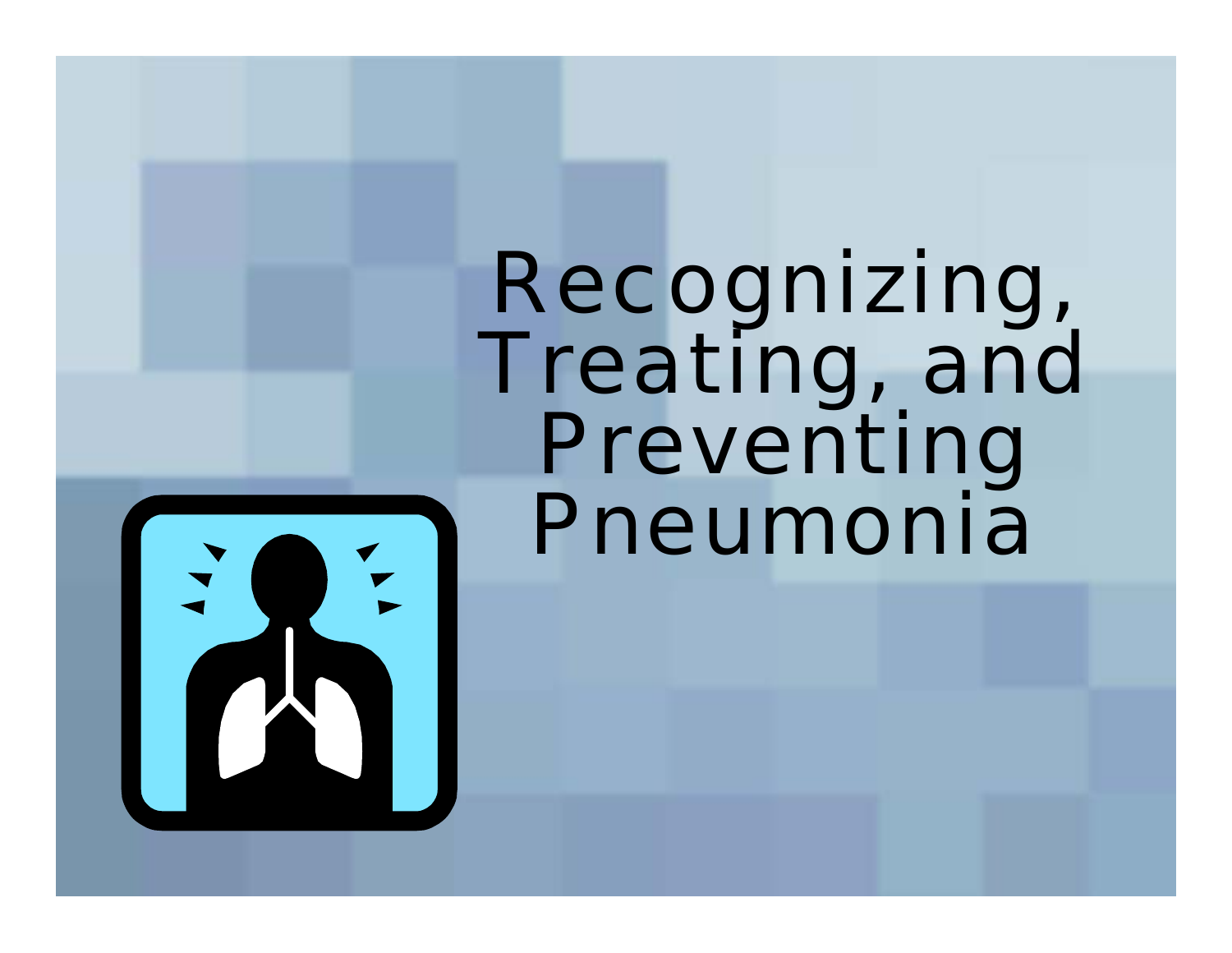## Pneumonia can be a very serious illness.

- Most healthy people who get pneumonia will feel sick, and will recover within a few weeks.
- But, for people with health concerns, and for older people, pneumonia can:
	- –Be a very serious illness
	- Cause death if it is not treated quickly

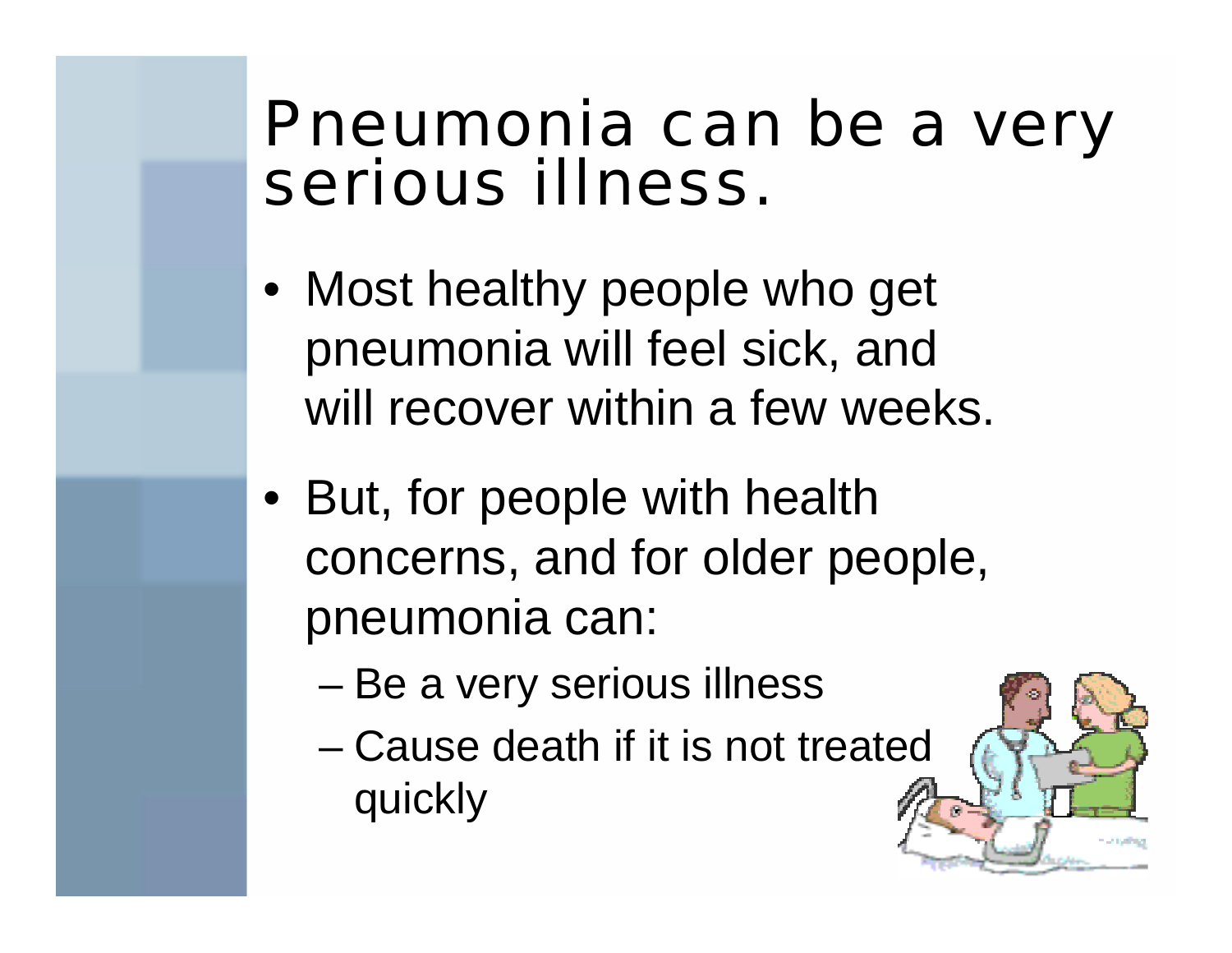# Pneumonia is an infection of your lungs.

• Your lungs are a very important part of your body.



- – Your lungs help you to breathe.
- – If you have pneumonia, it may be hard for you to breathe in enough air to keep your body working properly.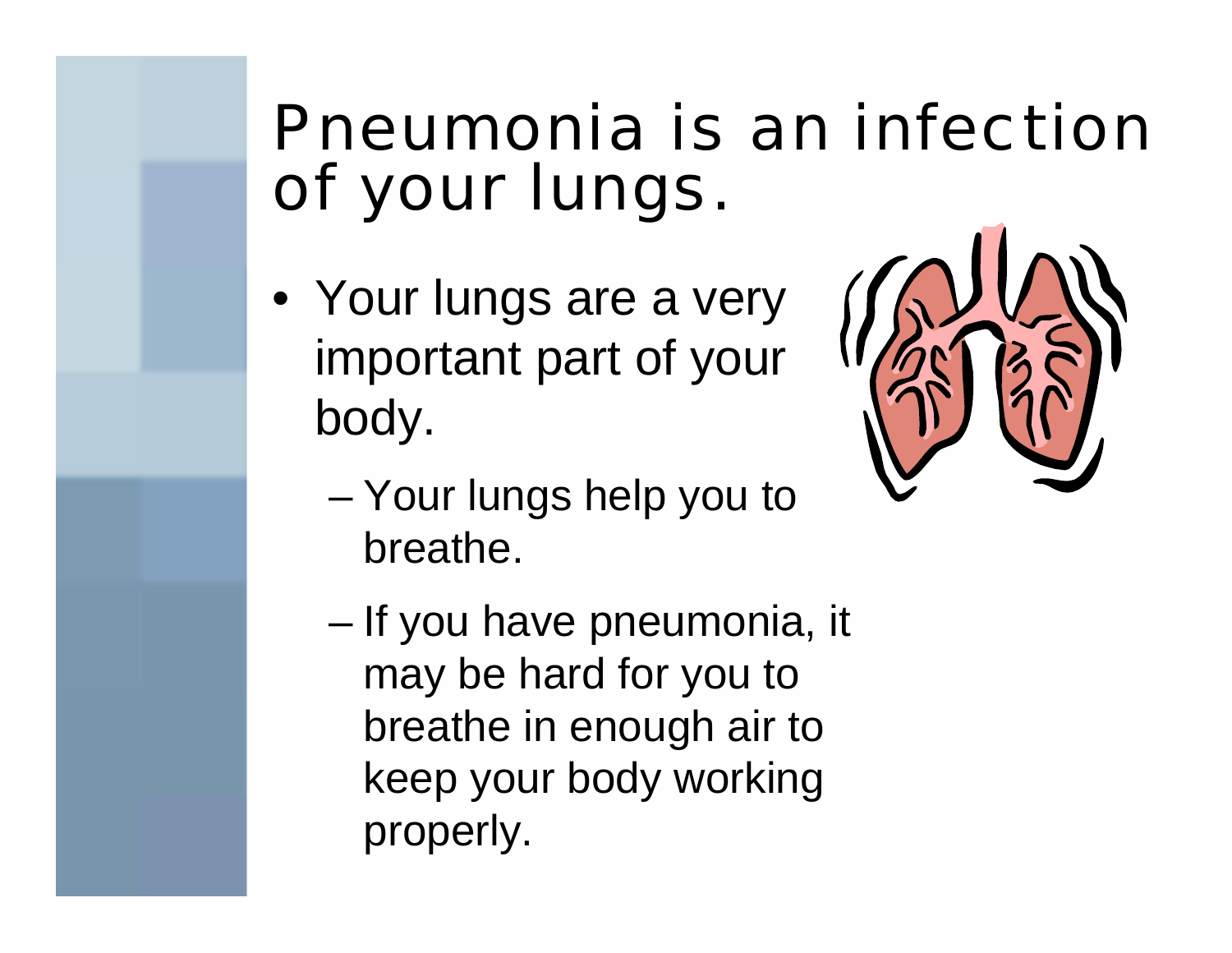#### Pneumonia is a common illness that anyone can develop.

- But, some people are more likely than others to develop pneumonia.
- You are at a greater risk to develop pneumonia if you:
	- Are an older adult
	- – Have another respiratory illness (such as flu or bronchitis)
	- –Smoke cigarettes, cigars, or pipes
	- Live in an area with polluted or smoky air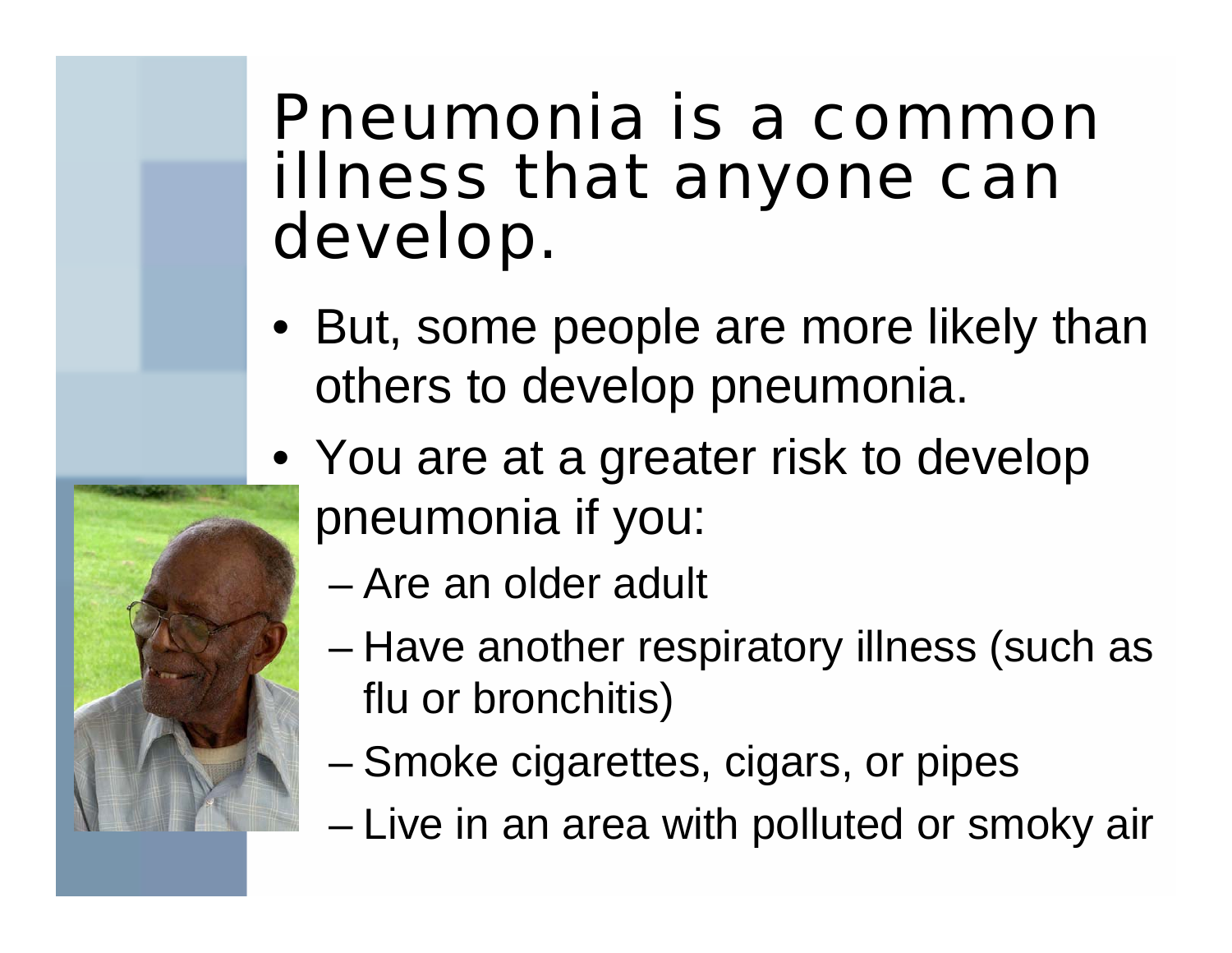## Pneumonia can spread from person to person.

- This means pneumonia is a contagious disease.
- For example, you can catch pneumonia from another person if:
	- –They sneeze or cough on you
	- – You touch something that they have sneezed on and then touch your mouth
	- You share food or drinks with them

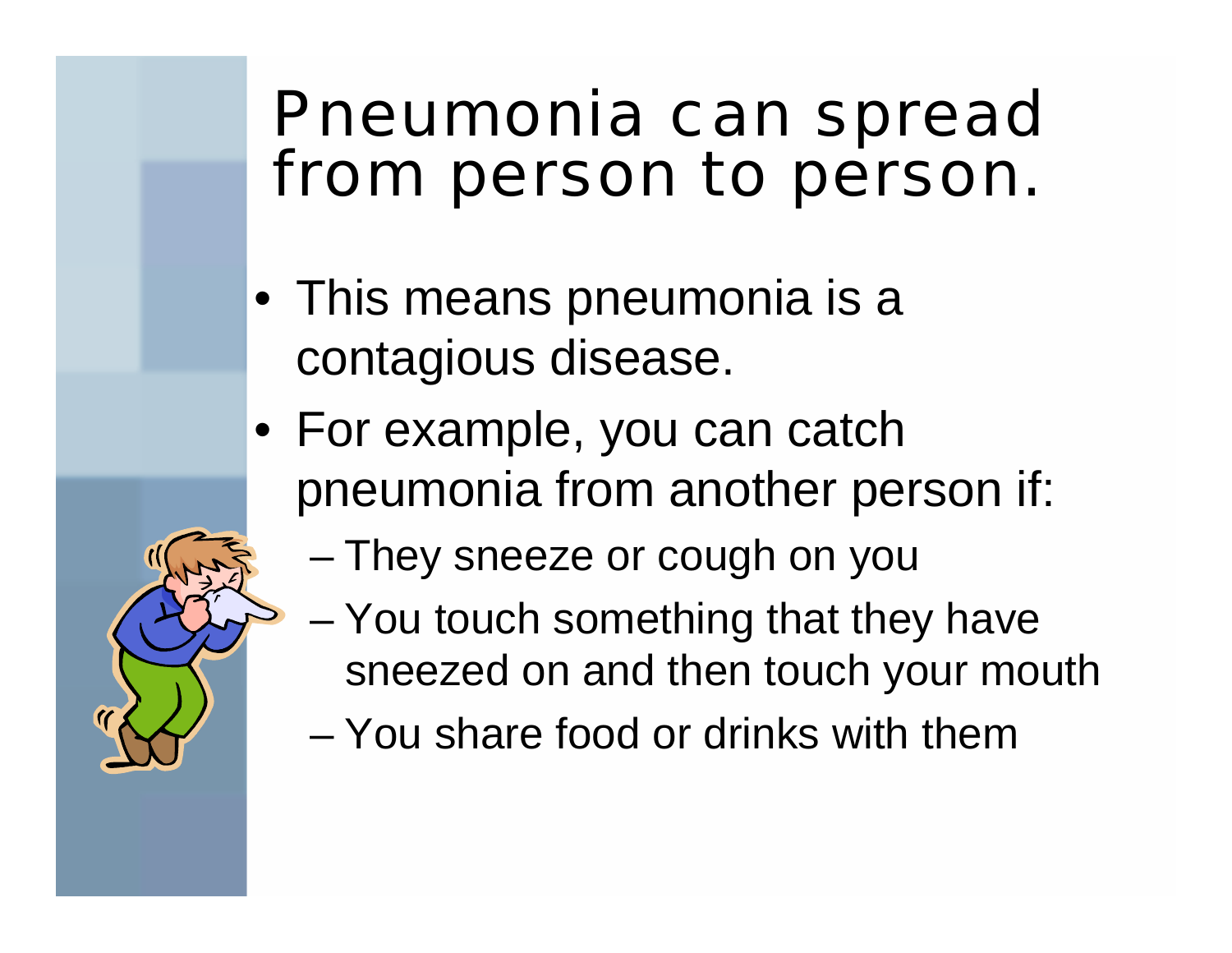#### Some people with developmental disabilities may be at greater risk of pneumonia.

- People with developmental disabilities are more likely to:
	- – Live in homes where they may come in contact with others who may have respiratory illnesses
	- – Visit a hospital or doctor's offices more often
- These are places where you could catch pneumonia from other people.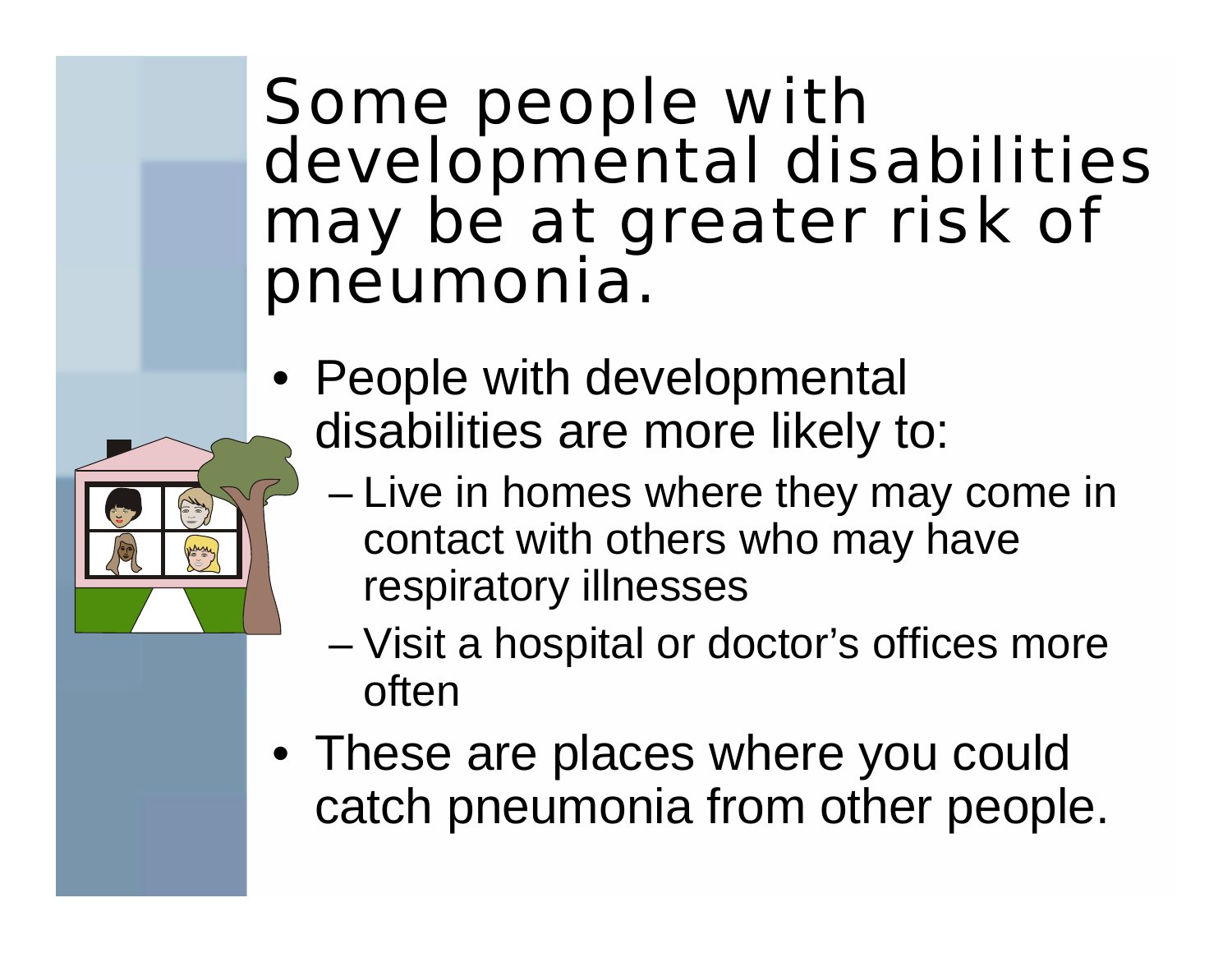# You may be able to tell if you are developing pneumonia.



- By learning about the symptoms of pneumonia, you may be able to spot it early.
- If you think you are developing pneumonia, you should tell a support provider or family member, and call your doctor right away!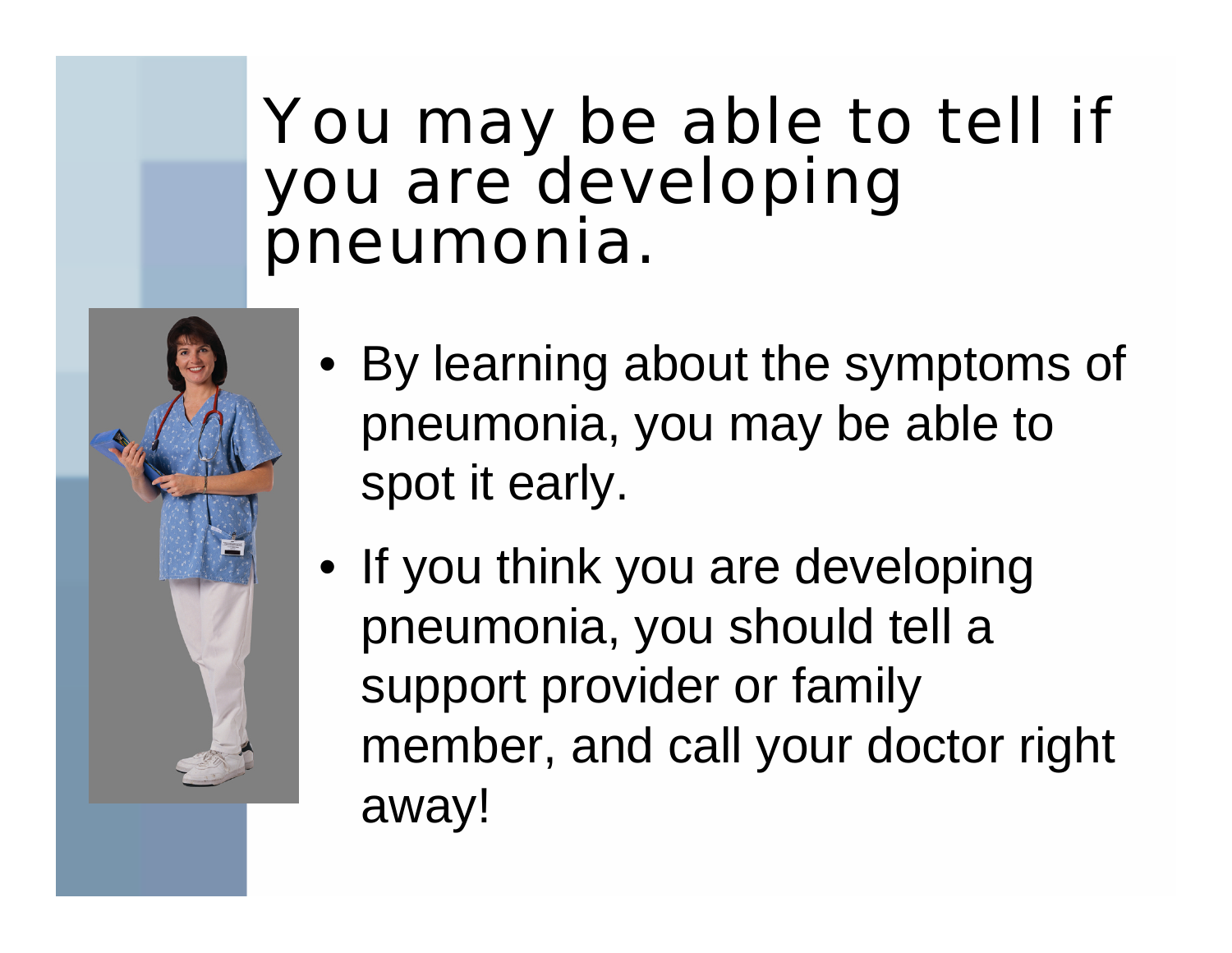## Some common symptoms of pneumonia include:

- A cough that produces green or bloody mucus
- A fever
- •Feeling short of breath
- Chest pain that feels worse when you cough or breathe in
- A fast heartbeat
- Shaking or getting chills
- Feeling very tired and weak

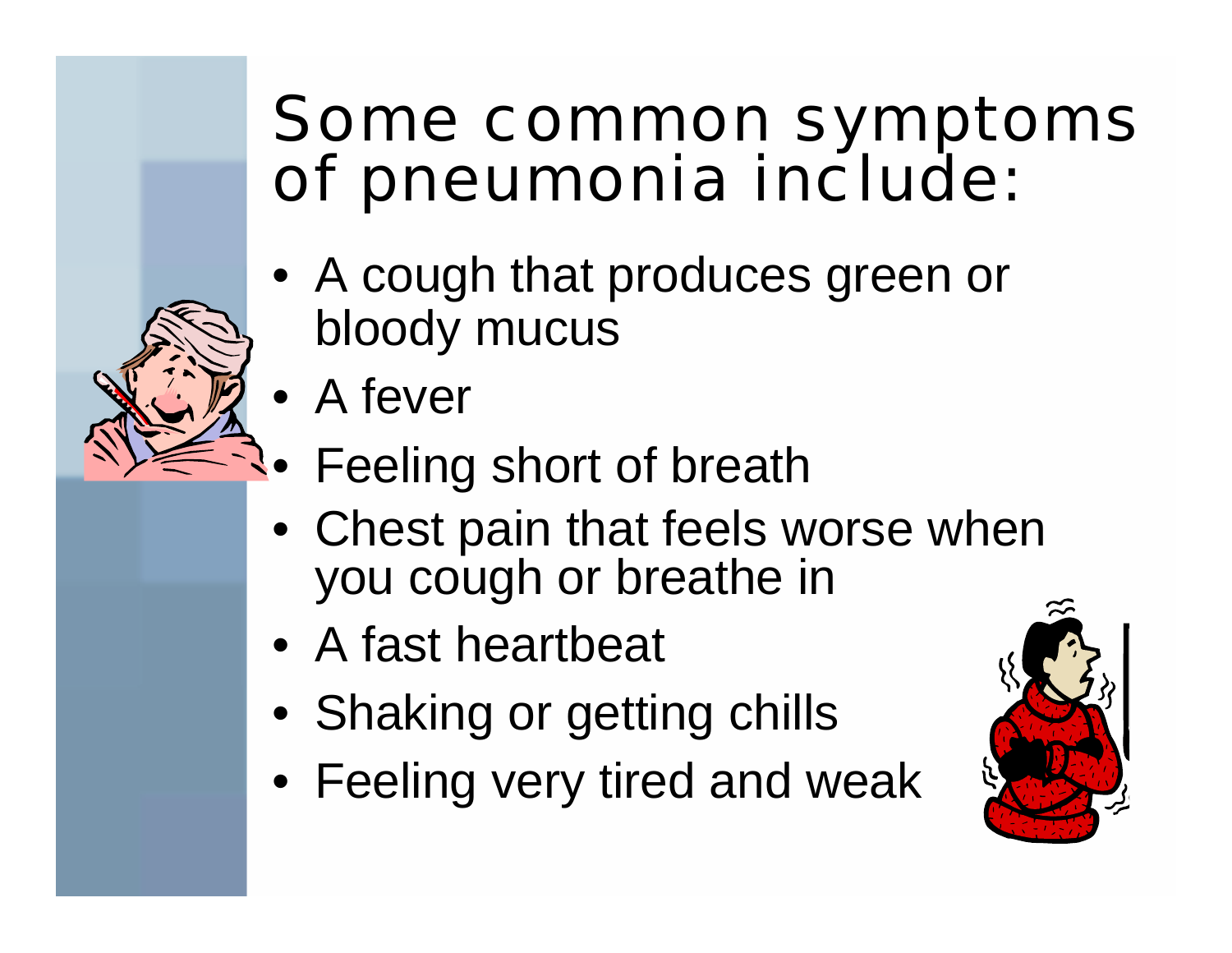#### Symptoms of pneumonia can be harder to recognize if you are more than 65 years old.

- Older adults who get pneumonia often have fewer or milder symptoms, such as:
	- –A normal temperature
	- –A dry cough with no mucus
- They may have different symptoms, such as:
	- –Difficulty thinking clearly

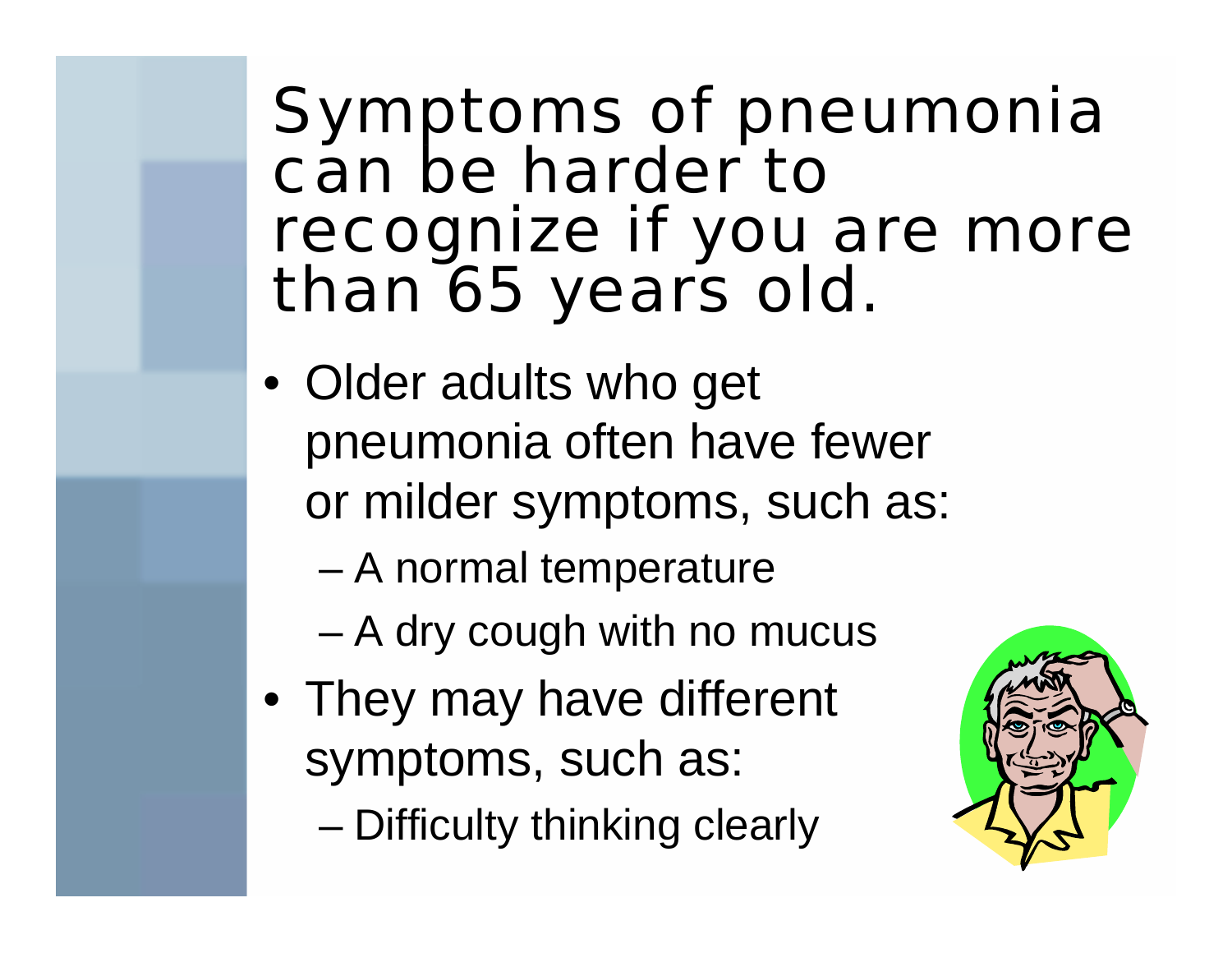# If you think you have pneumonia, call your doctor!

- Tell a doctor, a support provider, or family member as soon as you feel sick.
- Call 9-1-1 if you have serious symptoms, such as:
	- – Feeling like your chest is being crushed or squeezed
	- Being worried that you will not be able to keep breathing
	- –Coughing up large amounts of blood
	- Feeling like you may faint when you sit or stand up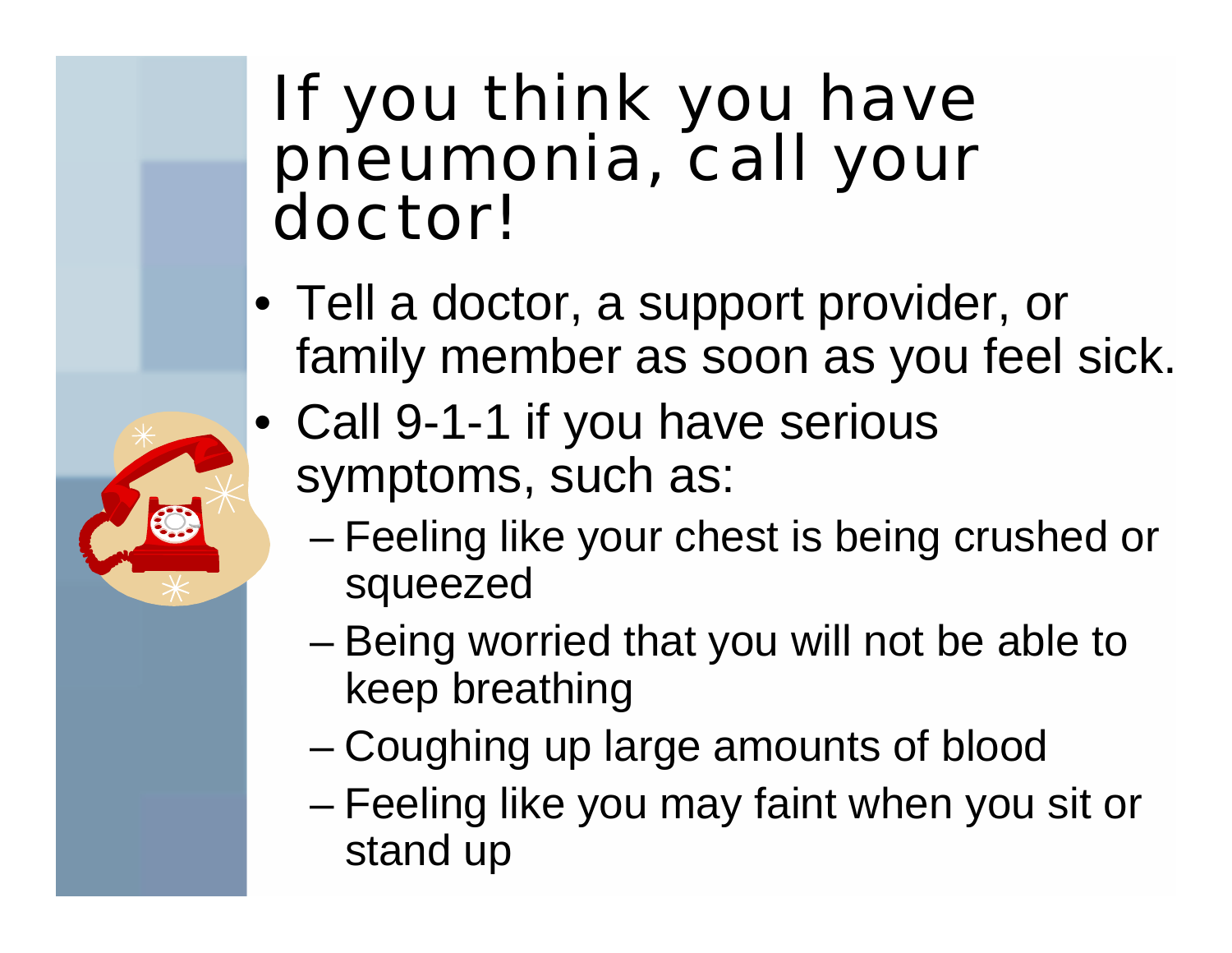## Your doctor will be able to tell if you have pneumonia.



• He or she may also listen to your breathing with a stethoscope, or take an xray of your chest to see if you have pneumonia.

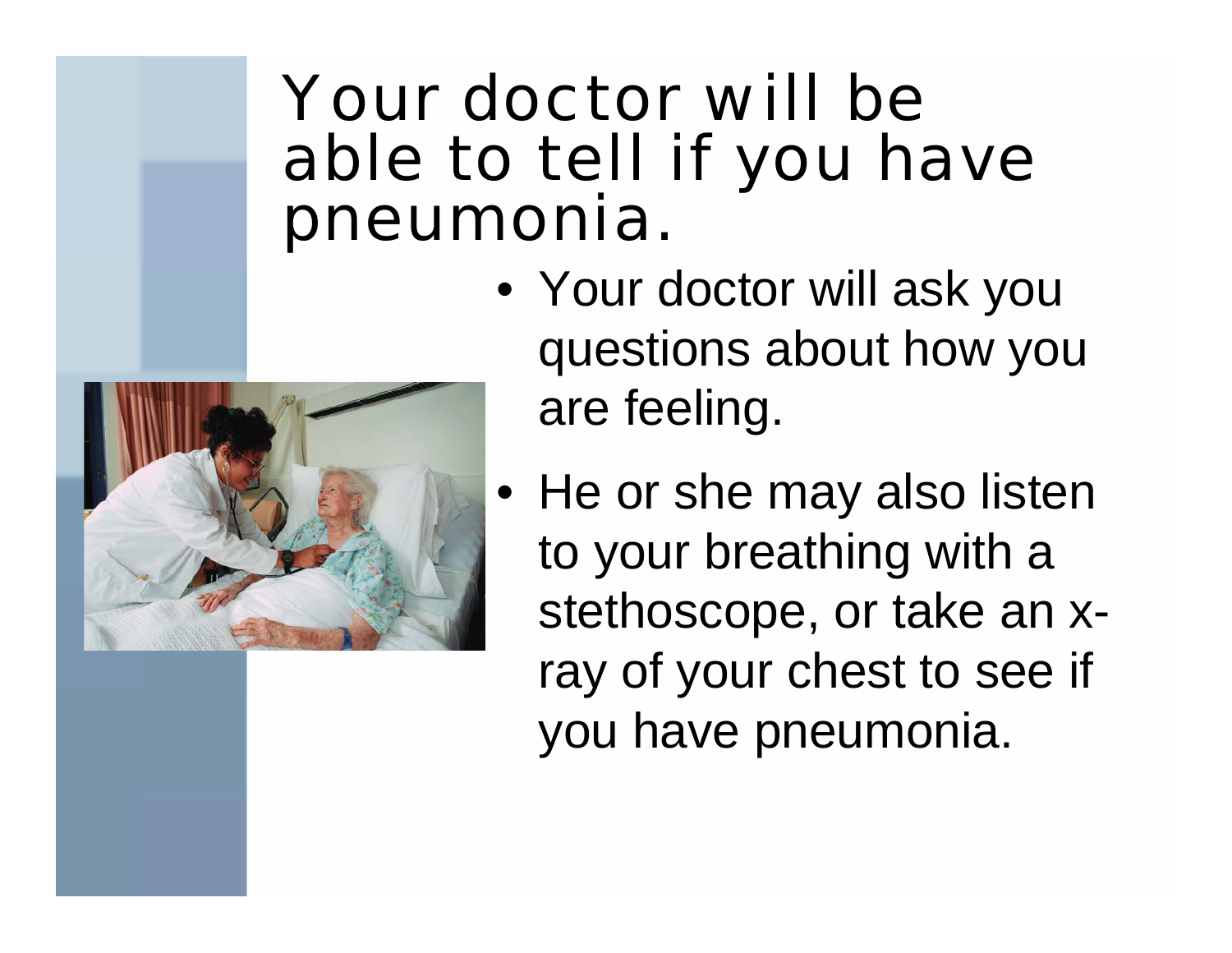## If you have pneumonia, you may have to stay in the hospital.

• If your pneumonia is serious, your doctor may ask you to stay in the hospital so he or she can monitor your treatment.



 You may need to receive medicines through a needle in your arm (called an "IV").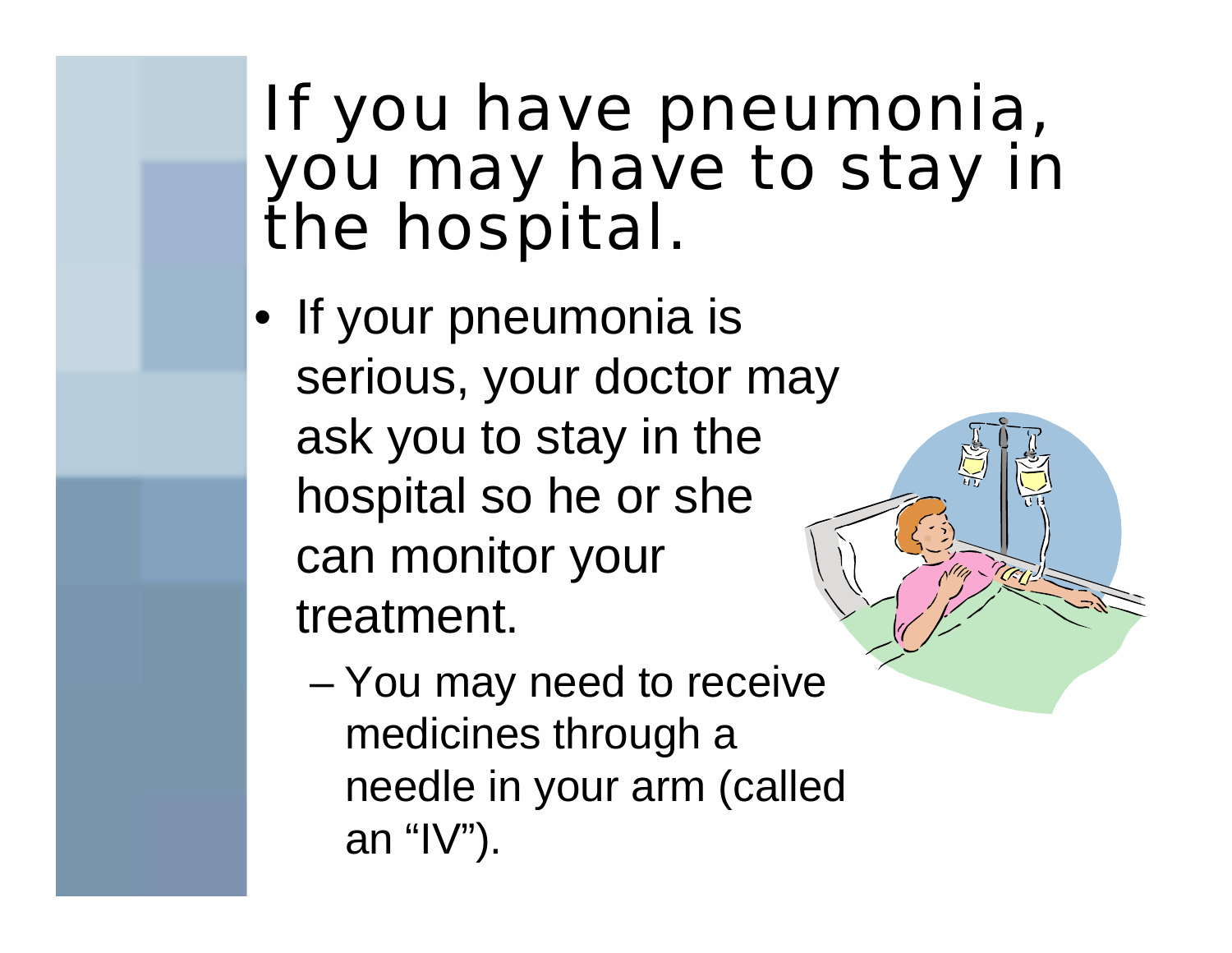#### With proper treatment, pneumonia can clear up in two to three weeks.

- But, in older adults and in people with other health concerns, recovery may take six to eight weeks, or longer.
- If pneumonia is not treated, it can cause death.

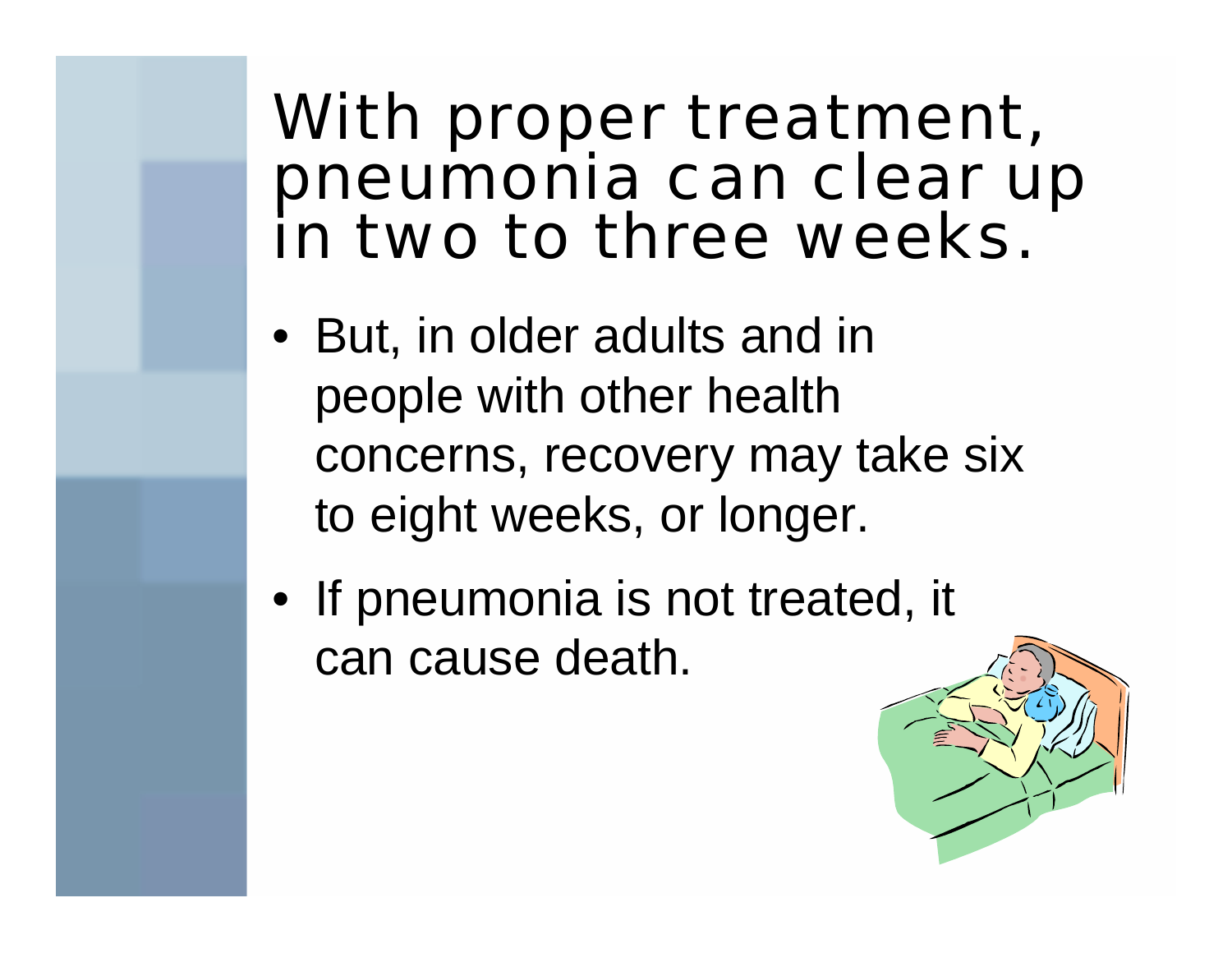## Less serious pneumonia is sometimes called "walking pneumonia."

• This is because your illness is not serious enough for you to stay in bed or at the hospital.



• If you have walking pneumonia, you can ask a support provider or family member to support you as you are getting better.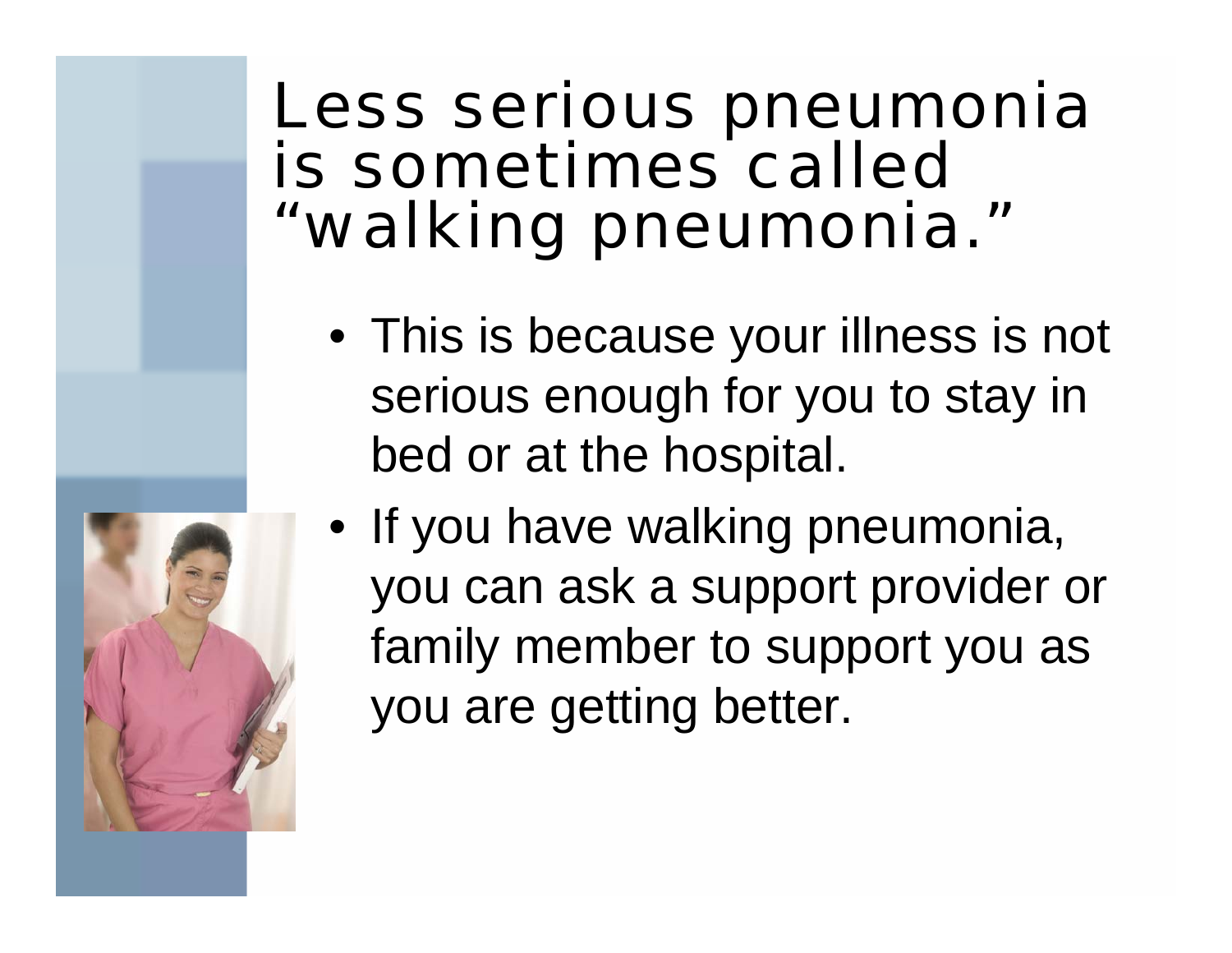#### If you have pneumonia, there are things you can do to help yourself feel better.

- Drink plenty of fluids.
- Get extra rest.



- If your chest is hurting, ask a support provider to help you use a heating pad or warm compress.
	- Make sure the heating pad does not get hot enough to burn you.
	- –Do not leave it on your body for too long.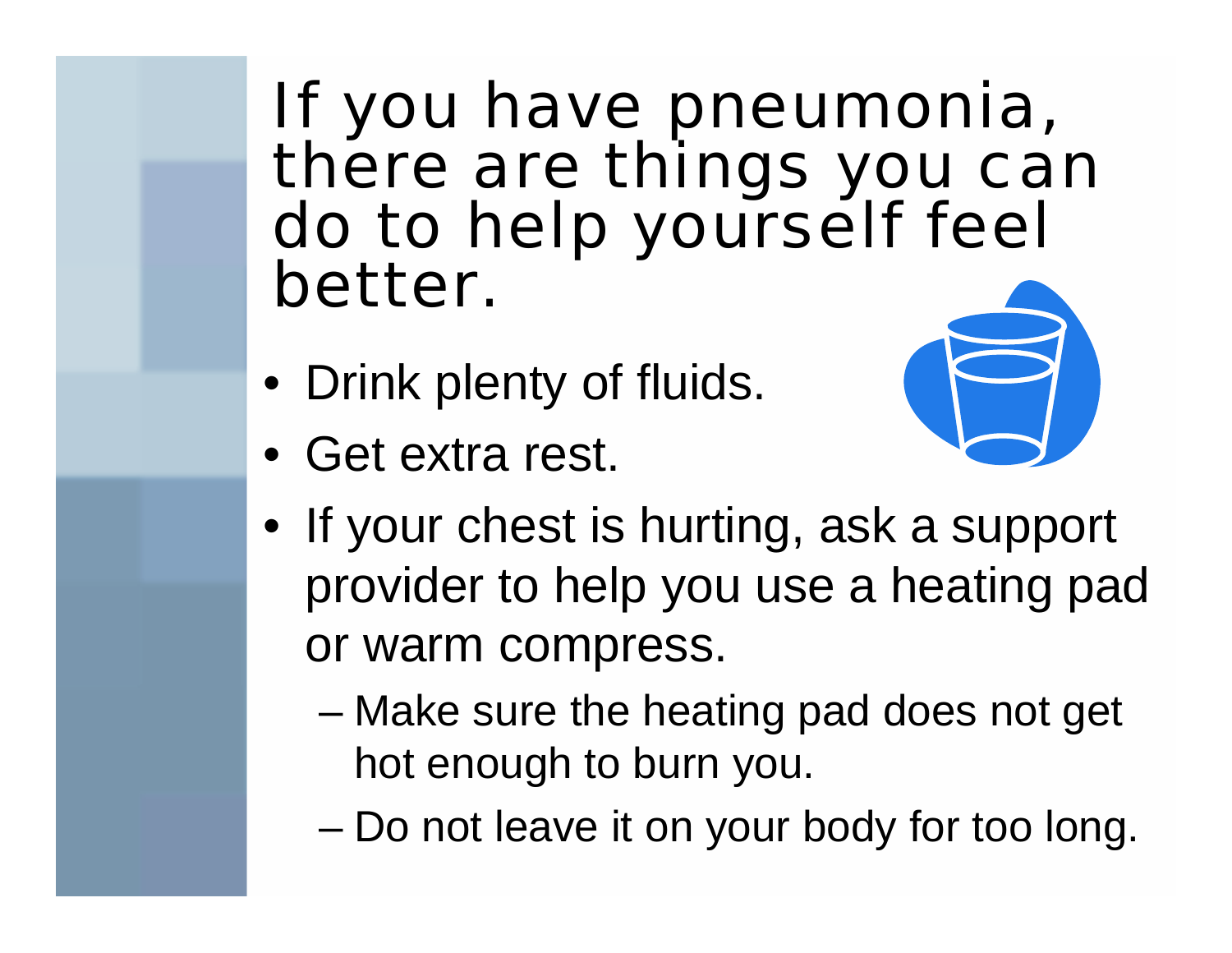## If the doctor gives you medicine, take it every day until it is gone.



- – You can ask your support provider to remind you.
- Before you use over-the-counter medications (such as a cough suppressant or pain reliever), you should ask your doctor if it is safe.

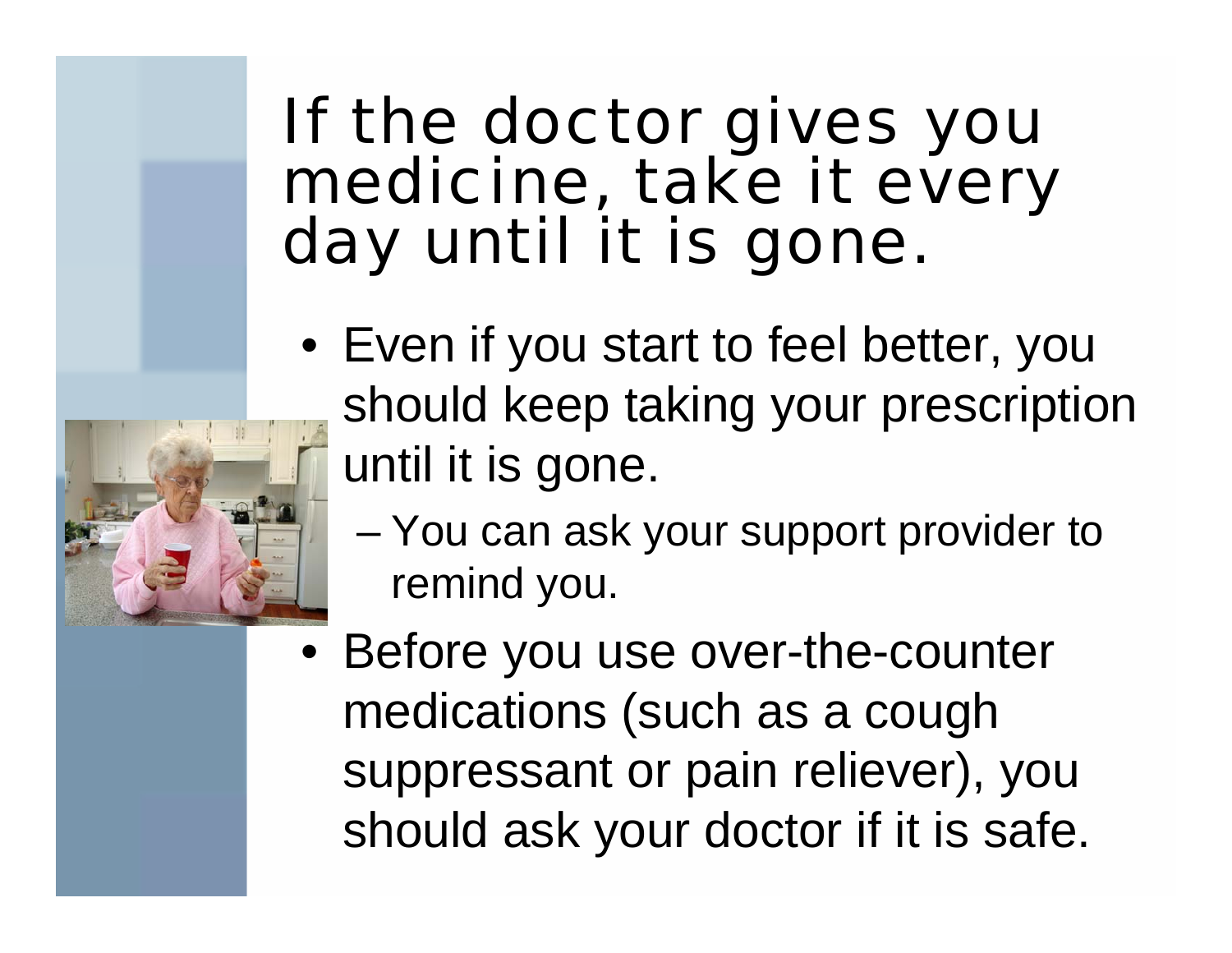## Good health habits are the most important way to prevent pneumonia.

- You should wash your hands often with soap and warm water.
	- – It is especially important to wash your hands after you spend time with people who are feeling sick.
- Try to eat a healthy diet with plenty of fruits and vegetables.
- Make sure to get plenty of rest.
- Stick to a regular exercise routine.

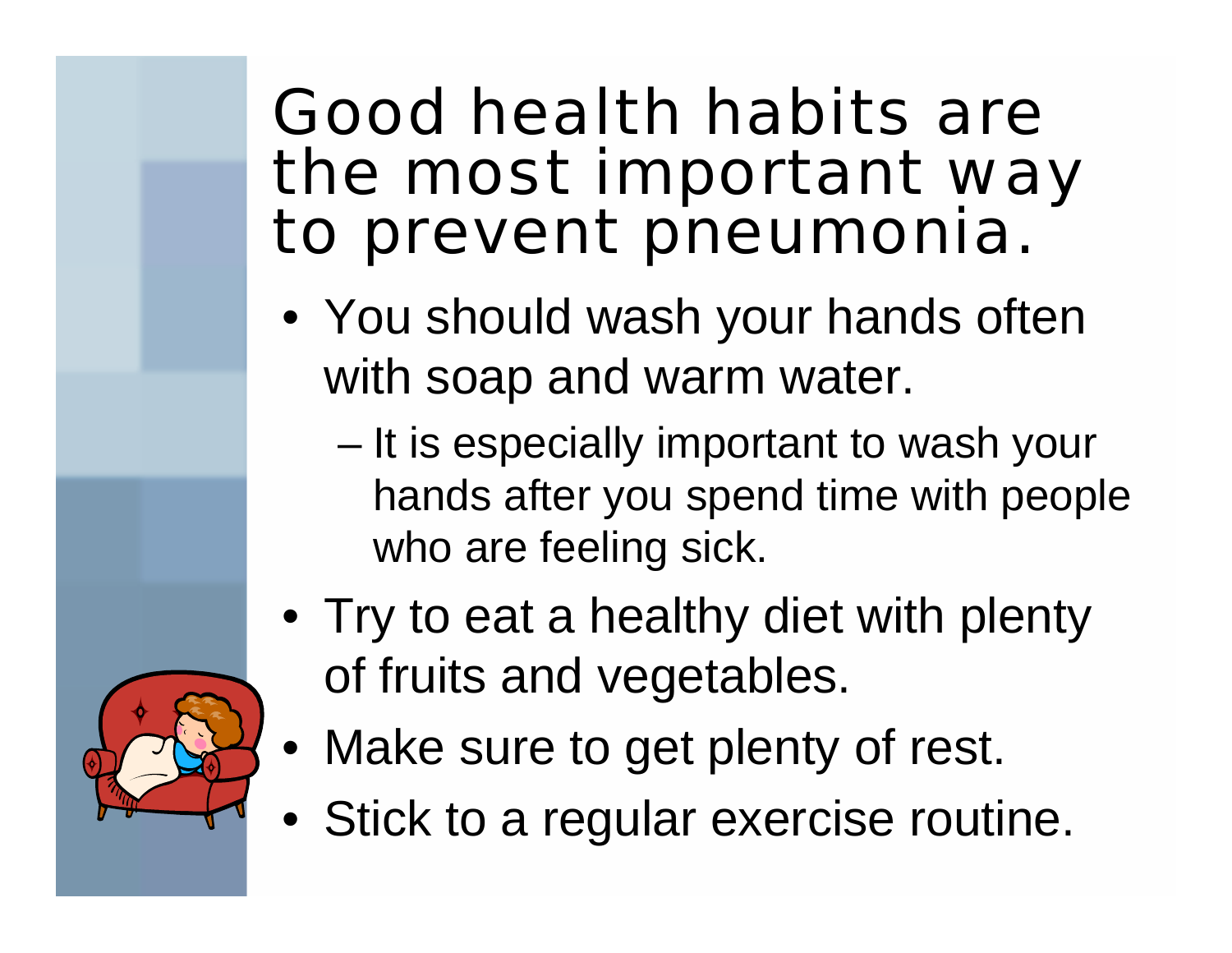#### There are other things you can do to lower your chances of getting pneumonia.

- Try to avoid contact with people who have other respiratory illnesses.
- If you smoke, stop smoking.
- You can ask your doctor whether you should get a flu shot or the pneumonia vaccine.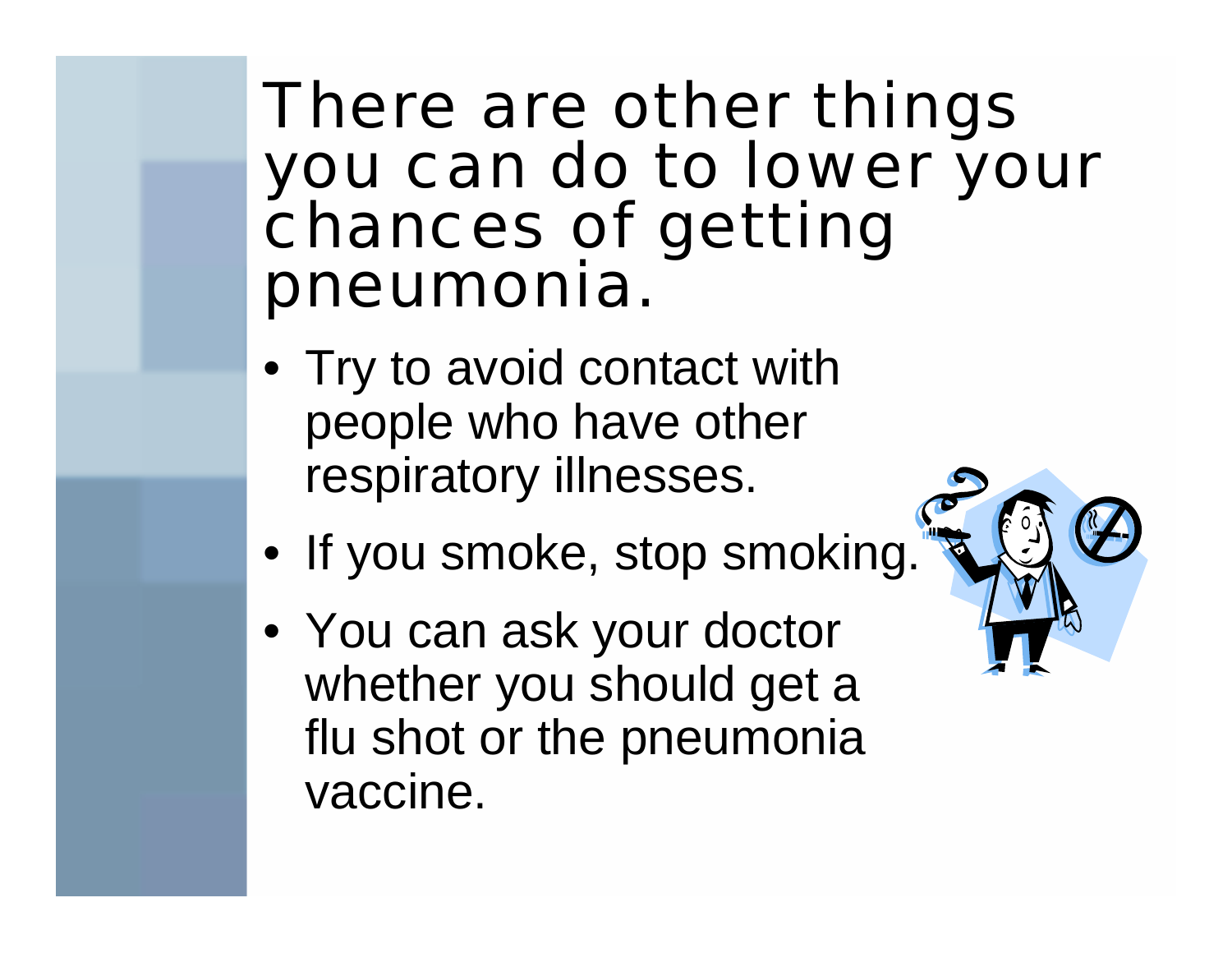## It is especially important to get a pneumonia shot or flu shot if you:

- Are 50 years or older
- Live in a nursing home or other long term care facility
- Have chronic heart or lung disease, including asthma
- Have a chronic illness
- Have HIV or AIDS